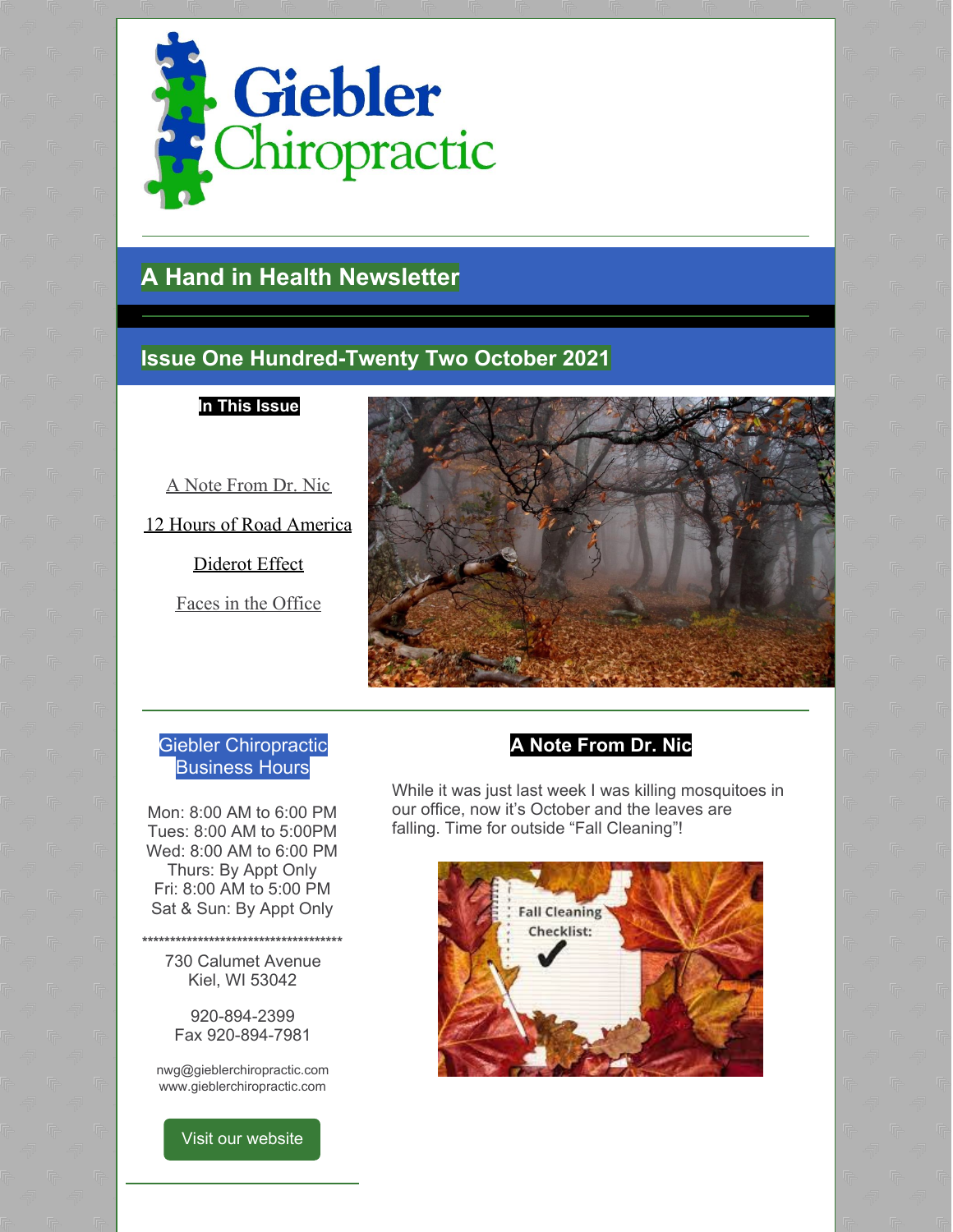### \*We Need Your Help\*

Our Newsletter went out to 380 people this month! Our goal in 500... please forward the email to your friends and family!!

> Thanks in advance Dr. Nic

**Receive A Hand in Health...**

Join Our [Mailing](http://www.gieblerchiropractic.com/newsletter/) List!

#### **Riddle me this:**

What do you call a grizzly bear with no teeth?





The immune system is a body-wide defense network, and its support strategy must be equally diverse. That's why Standard Process created Immune System Health Packs. They conveniently contain a number of products that deliver a variety of vitamins, minerals, and nutrients to help reinforce a number of body systems.

Fall yard work, leaf raking and other outdoor activities carry numerous risks, including upper and lower back strain, neck strain and shoulder pain. Just like sports, this type of physical activity can increase your chances of getting hurt if your body isn't

properly prepared for it. You can avoid these types of injuries by warming up, stretching and maintaining good posture as you go about your work.

While raking your yard, good posture can also prevent back problems—make sure you keep your back straight and your head up! Use common sense while working: lift with your legs and bend with your knees, taking care that you don't strain your back while picking up bundles of leaves and grass. If you're likely to carry heavy items, hold them close to your body to help prevent back strain. In order to take the pressure off your back, rake using the "scissors" stance: put your right foot forward and the left one back, then reverse after a few minutes. When using a lawn mower, try to use your core body weight to move it as opposed to your arms and back.



Also remember that it's important to pace yourself and take some breaks. Maybe not week-long breaks… though…or else we will then be shoveling the leaves! Switching tasks regularly can help prevent repetitive motion injuries in vulnerable muscle groups—change body positions, or simply move onto another job for a short period of time before returning to the previous one. Investing in extra protective gear (maybe some gloves to prevent blisters, a mask if you're prone to allergies) can make life easier while taking on outdoor chores. Ergonomic tools with extra padding, larger or curved handles are less tiring to use over a long-time period. Work smart…not just hard!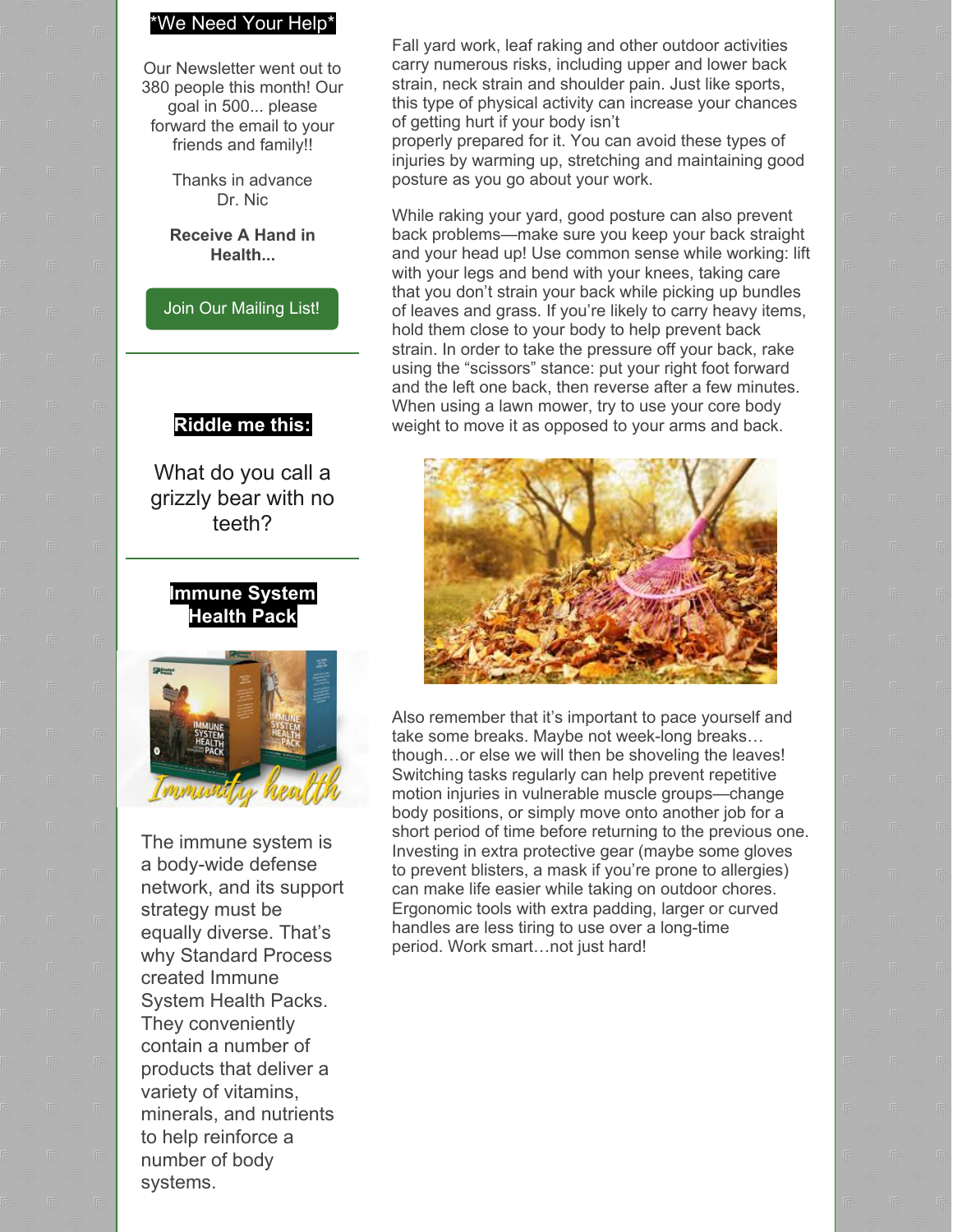Learn more at [standardprocess.com/imm](https://my.standardprocess.com/Products/Literature/Immune-System-Health-Packs-Flyer) une-packs

## **Did you know?**

Injured at work?

Did you know you are 28 times less likely to undergo spinal surgery if the first medical professional you contact is a D.C. rather than a surgeon?





One of the most useful things you can do to help prevent accidents and injuries is to have a plan for what you want to accomplish and to make sure that you have realistic expectations about how much you can get done in the time available. If you're unaccustomed to physical labor, chances are pretty good that you'll feel a bit stiff or possibly sore the next day. If this happens, you can use ice to soothe the discomfort. Of course, chiropractic care is always available if you need it.

As a chiropractor, I consider myself an expert in diagnosing and treating a wide variety of conditions that affect the musculoskeletal and nervous system. I see it every year, and I know from experience how easy it is for fall clean-up to unexpectedly go wrong. Please be smart and take reasonable precautions! Raking is one of the "Four Chiropractic Seasons"...along with Snow Shoveling, Gardening, and Spring Cleaning. Stay safe and healthy and keep your muscles and joints happy with some HANDS-ON chiropractic care!

## **12 Hours of Road America**

On August 14<sup>th</sup>, I ran the "12 Hours of Road America". It is a fundraising event for a GREAT [organization](https://www.myteamtriumph-wi.org/)  $(My)$ Team Triumph) that has people complete as many 'Laps' at Road America, either on bike or on foot, or as a combination of the two, from 7 PM on Saturday Night through 7 AM on Sunday morning. I attempted this event last year and it did not go well. After about 5 hours of running, I stopped, went home, took a shower, and went to bed. I was not prepared with a plan, and my stomach wasn't happy, and so I quit on the run. This year I came in with a different plan and a new mindset and I managed to finish 15 laps of the 4-mile course, finishing with 60 miles and an incredible experience. *Lap 1* was spent with a running friend, Scott, and we did our best to keep the pace easy and catch up on life. I knew that if I was going to reach my goals for the event,

I needed to keep it slow!



**Department of Workforce Development** 



Click Here to go to our [Facebook](https://www.facebook.com/gieblerchiro/) page!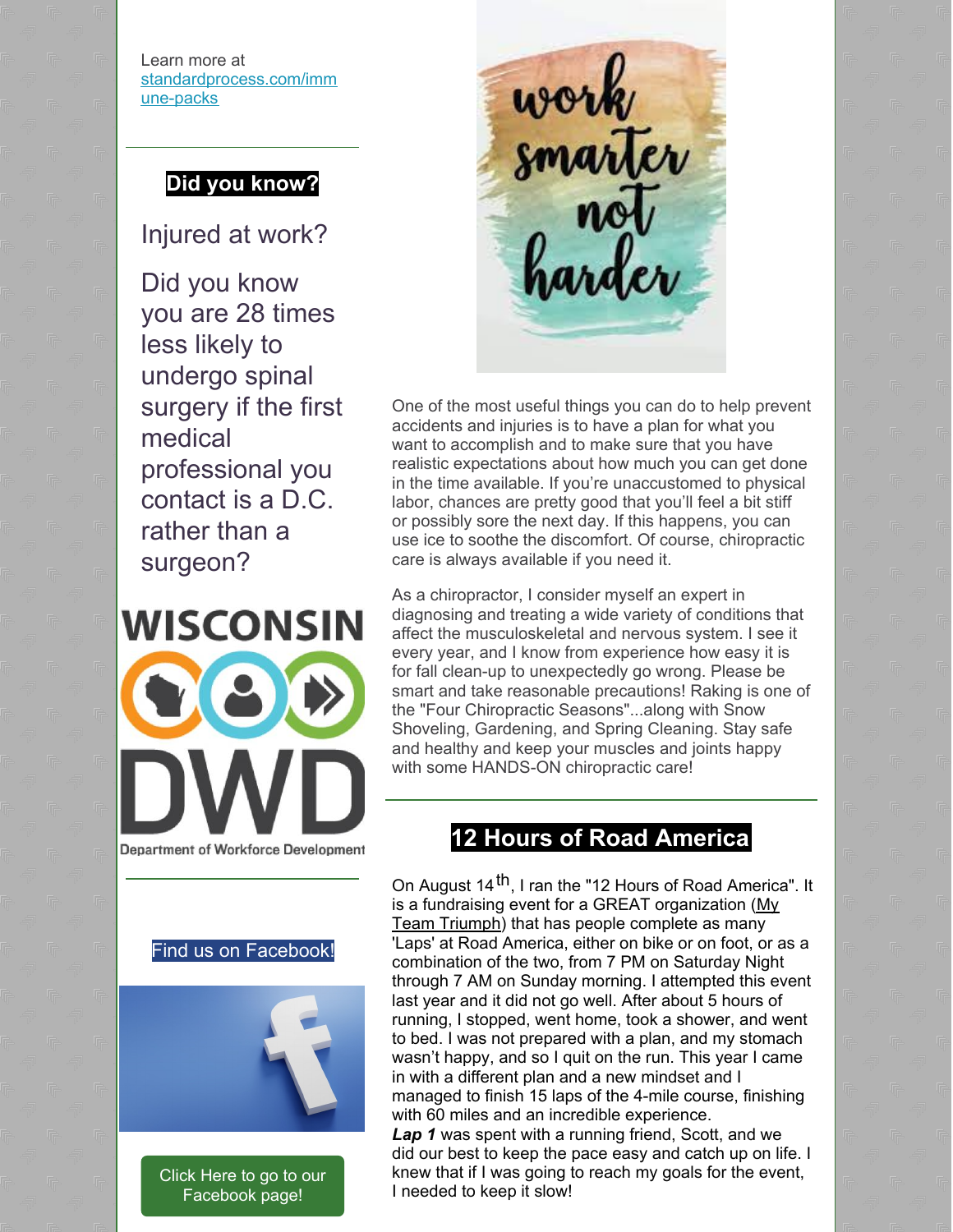#### **Riddle answer:**

a gummy bear

#### **Upcoming Events**

October 9: Eddy is running the Lutheran Schools State Cross Country Meet

October 10: Dr Nic is running the Glacial Trail 50k

October 23: Dr Nic is running the Fall 50

Office Closed November 2, 2021

*Lap 2* was the highlight of the event, with the exception of finishing that brutal FINAL LAP. I had my pacer join me. Eddy was a constant supply of questions about the course (where is the King of the Hill segment?), comments on running in general (when can I try to run an ultra?), thoughts on the course (holy cow this is a steep hill), and of course the inevitable how much longer (less than a mile to go, Buddy). Lap 2 with Eddy was a lot of fun and I look forward to more miles with him. *Lap 3-9* was spent with Chris. Chris was looking for the same goal I was, and we spent time talking and talking and thinking and then talking some more. We saw some other running buddies along the way as well (Matt, Brad, Jeff, Mel). It's a fun community of kinda crazy people, and we joked and enjoyed the interactions.

*Lap 10* is when the Sleep Monster jumped on my back. It shows in the lap time. My 4-mile laps had been between 35 minutes and 39 minutes, up until Lap 10, which was 48 minutes. I was tired, my stomach was NOT happy, and I was just thankful to get back to the Start/Finish Area and complete the loop. On to Lap 11… *Lap 11* began and ended with me walking pretty much the entire time, and also I had some GI issues from both ends that set in. Probably the lowlight of the entire adventure was throwing up in a portapotty. I don't need to go into details. Lap 11 took me 71 minutes. **After Lap 11** I decided to take a nap. Oh, and I puked

about 7 times. That too. Once again, I actually puked in to the hole of a portapotty... 1 star, I do not recommend.



At this point, I thought of last year. Where I quit and went home. This year, I didn't want to quit...but I NEEDED to rest/reset. I wanted to get back out on the course and reach my goal of 50+ miles (I was currently at 44). So, after getting a jacket and a vest from fellow runners Chris and Matt (they noticed immediately I didn't look great and was obviously cold), I went to my car and rested/slept in the backseat. Lap 11 had needed me to walk almost all of the 4-mile loop. I decided I needed about 2.5 hours of walking to complete 2 more laps and reach my 50 mile goal...so I set my alarm for 5:30. In my addled mind, waking up at 5:30 would give me 2.5 hours to walk before the event ended at 7:00. I know...the math doesn't quite work out. But I guess that gives you an idea of my state of mind at the moment!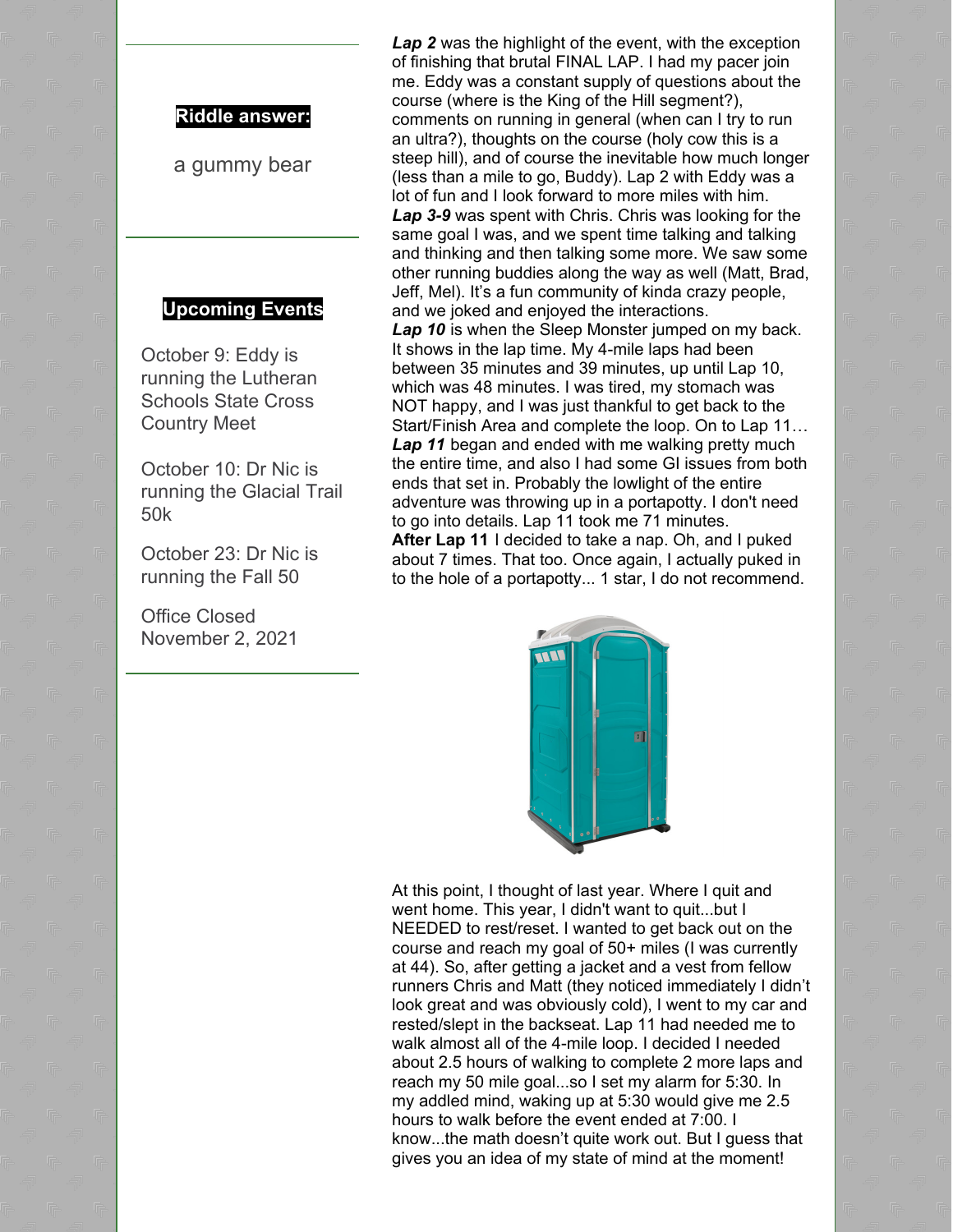At about 4:15 am I woke to a text, and I was feeling awake, and my stomach was doing better. I then realized my math error from earlier, and I got moving. If I could be out on the course by 4:30 AM, then I WOULD have 2.5 hours to finish my 2 laps and complete my goal.

*Lap 12* was recorded as taking me 2 hours and 21 minutes. That's the total of my rest/reset/nap and also actually completing that lap. Upon completion of that lap, it was about 5:15 AM. A great friend and mentor, Tony M. was waiting for me at the finish line. I updated him on my plan to just complete one more loop...reach my goal of 50+ miles...and call it a day.



And Tony being Tony, he simply said, "You have time for more than one loop. You have time for two more...maybe 3." Tony is a great friend who has terrible ideas. But I'll never forget that moment, and how it kind of changed everything inside me. Why settle for 50+ miles? I have TIME. I had not quit on the run...I had chosen to rest and reset. And here I am. And he was RIGHT. I had time and had the capability for more than I thought. So I set out to do just that. I was capable of more than I thought I was. We all are.

*Lap 13* and my mind was back in the game. And my body was listening. Keep a pace...walk the hills...catch that sunrise! Lap 13 was done and I was back on pace. *Lap 14*, which I began at about 5:40 AM, was my fastest lap of the entire event. I knew that if I could be back at the start line at 6:20...then that left me 40 minutes for the final 4 mile loop, and that means I could grind out 10 minute miles to the finish. I ran more of the hills on Lap 14 that any other loop. I had music blasting loud in my ears. I had moments where I wanted to cry, but I kept my emotions in check. It was a profound moment, to say the least. I ran this loop in 34:39. Who would have known that was possible?!

*Lap 15*, as you'd expect, was the toughest one for sure. I said to myself over and over again "Shut Up, Brain" because I knew my body was capable of finishing it, but my brain kept saying that I should just stop, or take the shortcut back to the finish line, or just walk it in. Shut up, Brain. As I was about 1/4 mile from the finish, Tony and his crew saw me and cheered me in. I finished at 6:58:30 AM...90 seconds to spare, 60 miles completed. Thoroughly wrecked but fully satisfied.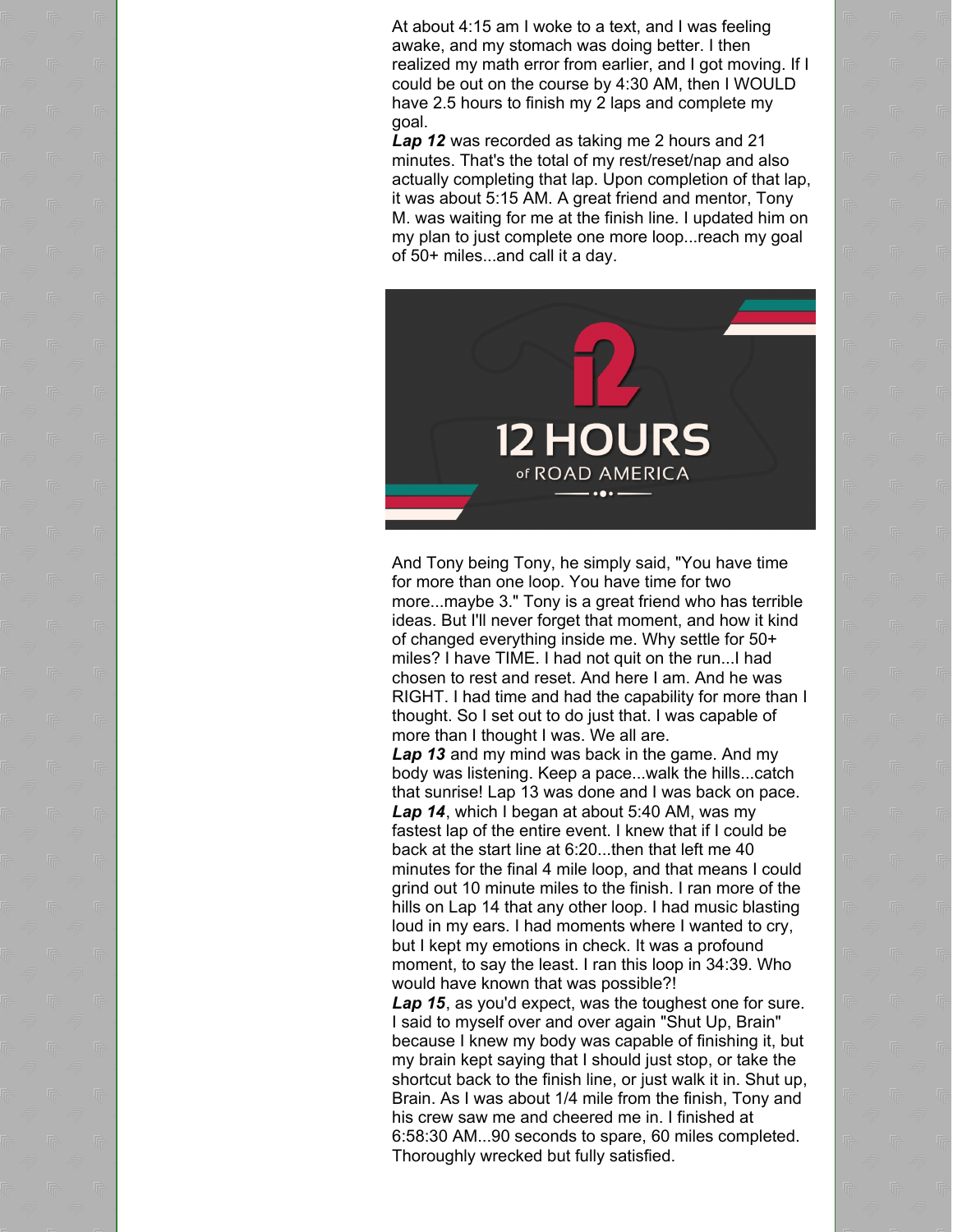Click [Here](https://gieblerchiropractic.blogspot.com/2021/10/12-hours-of-road-america.html) to finish reading.



### **Diderot Effect**

I have to credit Pastor John Schultz of St. John Lutheran Church in Plymouth for introducing me to something called the Diderot Effect. I had never heard of this but after reading more about it, it seems incredibly applicable to several aspects of today's world.

Named after a French philosopher, Denis Diderot, the story is the following: after living his entire life impoverished and struggling to get by, in 1763, Catherine the Great offered him a large sum of money in exchange for his library. (Diderot founded Encyclopédie and was a notoriously well-read man.) Upon receiving the money, he purchased a new scarlet robe...but then he simply wanted more. And more. And more.

Rather than feeling content and grateful for what he was given, Diderot fell into a spiral of dissatisfaction. At one point, he wrote that there was "no more coordination, no more unity, no more beauty" in his life, because the scarlet robe was so out-of-place in comparison to rest of his humble belongings. So he began to acquire more, slowly sifting through every part of his life until he was drowning in excess and luxury and debt and, most importantly, dissatisfaction.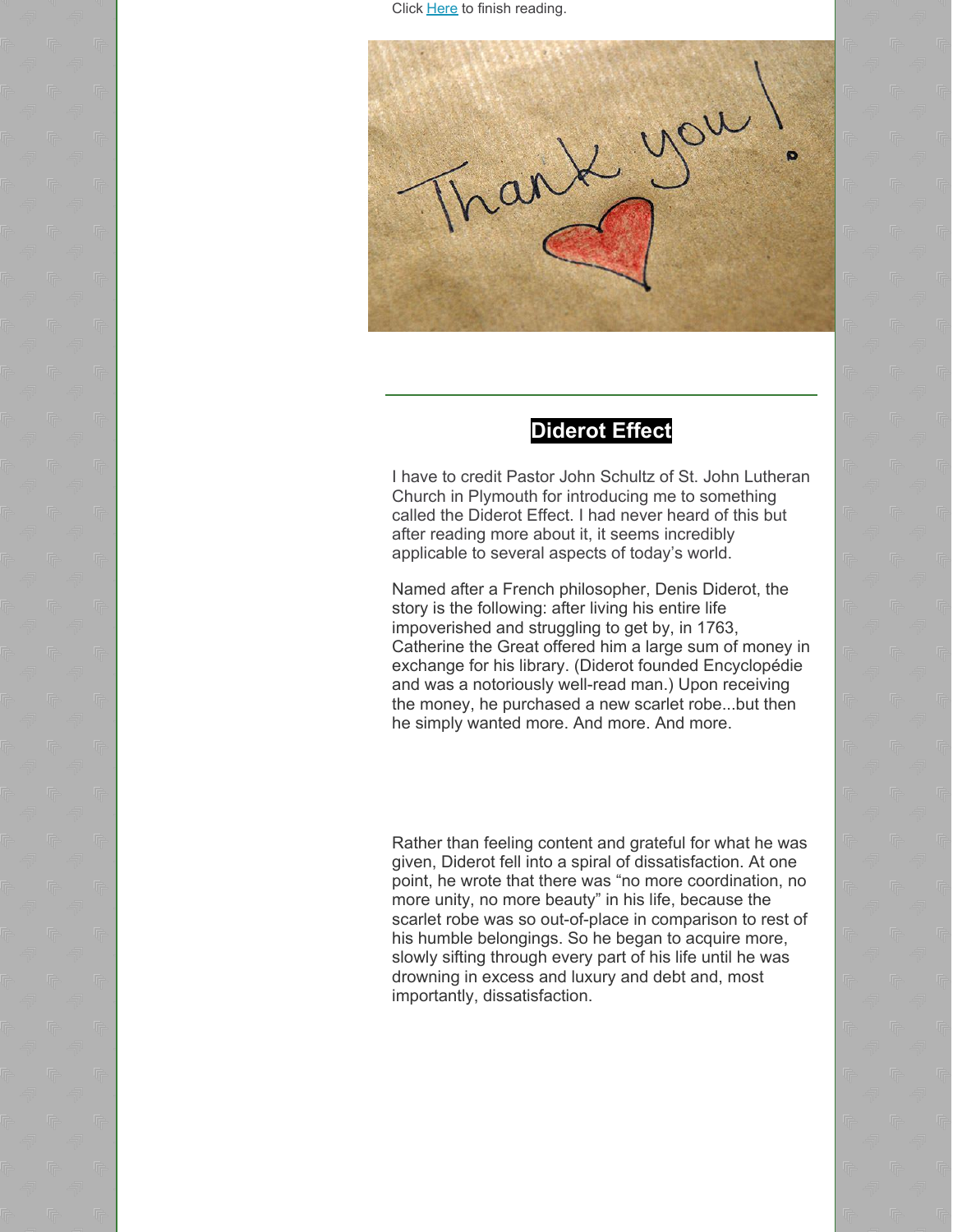

While it's something I still occasionally struggle with, I have grown in my ability to appreciate what I have in the present moment, rather than asking myself "what's next" or what more do I need? Recent articles of mine talked about going longer and farther than I ever had in running events. That may seem to be conflicting with this article, but what I know is that I found great satisfaction in those moments, but did not find myself thinking about how I could do better next year at those events, or how I want to find the next opportunity to go longer and farther and on a more difficult course, etc. I just truly appreciate those experiences, and much more than that, the people who were a part of it.

It's a simple concept, but it isn't easy. Especially right now, I'm sure I'm not the only person wondering who is BUYING all this stuff?! New cars, Used cars, New home construction…and now as we approach the Christmas season, I can't even imagine what is to come for the supply chain and the local mail service deliverers.

The same is true for your health. Every day there is a new bright and shiny drug or treatment or device that will help you feel better, have less pain, finally lose some weight, finally find the 'cure' to whatever disease you are fighting. There is a "Diderot Effect" to our health care system, in my opinion. In the treatment of Covid there have been a nauseating amount of 'news stories' about which treatments are effective, and which are not.

About who should get what treatment, and about how EVERYONE should be vaccinated. And now not just vaccinated, but also receiving boosters. More and more and more.

I think back to 2016, to a good example of the Diderot Effect in the pharmaceutical world. It was during the Super Bowl that an ad was aired that highlighted the problem of "Opioid Induced Constipation." Yes. Of all the issues that opioids contribute to in our world, there was an ad addressing constipation as a result of opoids. I remember thinking that perhaps this was satire or a parody. It wasn't. And the commercial was actually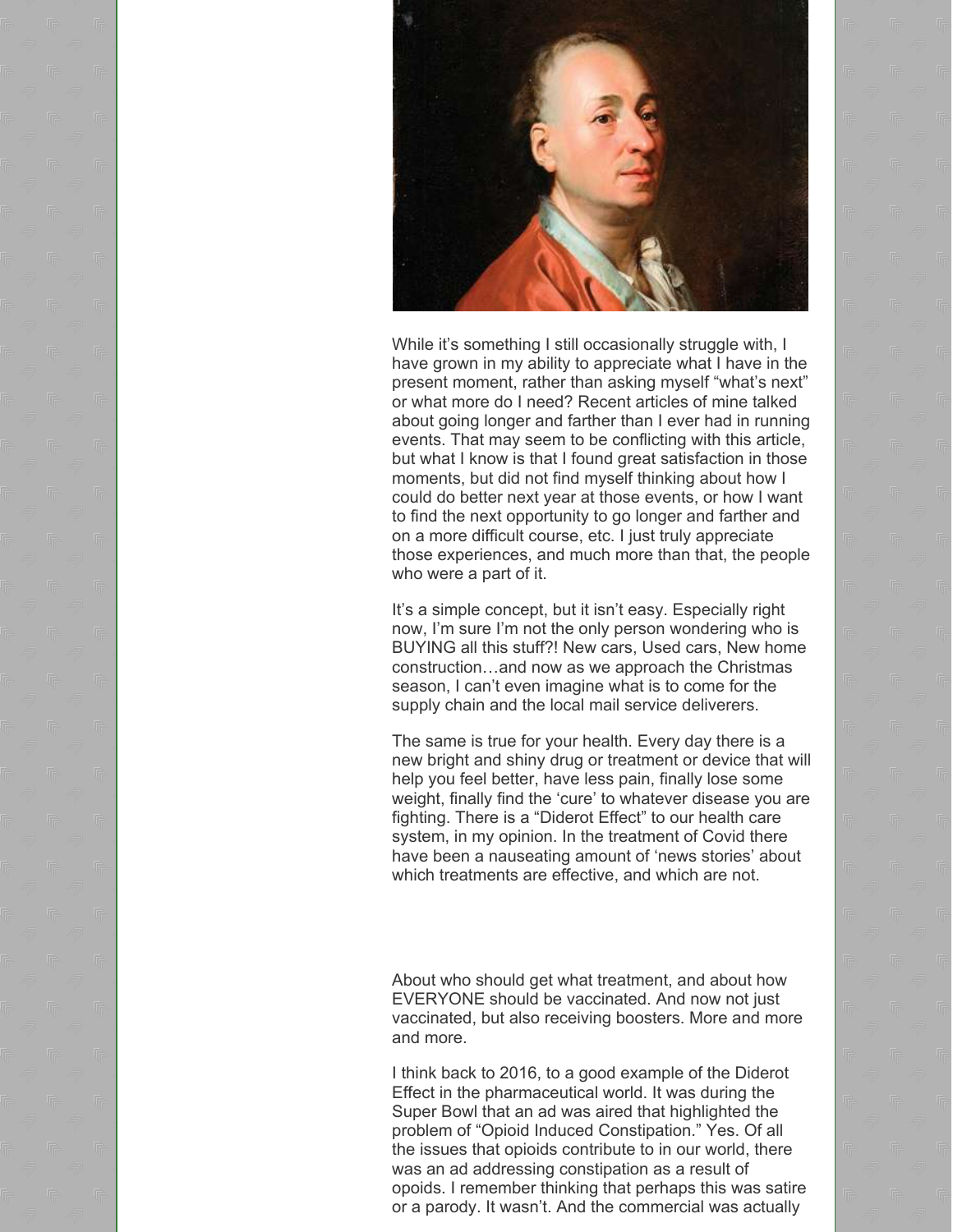for another drug that you could take, to help remedy your opioid induced constipation. It was an ad for a drug that you could take, to help you with constipation that was being caused by a drug that you took for pain relief. There is a lot of money in pharmaceuticals and Super Bowl Commercials, but there are simpler solutions to both of those problems.



Click [Here](https://gieblerchiropractic.blogspot.com/2021/10/diderot-effect.html) to finish reading.

# **Faces in the Office**

### **Jason Schneider**



Jason is a great friend. He also has terrible ideas, and is the reason I ran the Marji Gesick last month. I blame him entirely for it. In other news, he also sees a lot more deer than I do while hunting, and even shoots a buck quite frequently, unlike myself. Jason has a passion for biking and for building trails, and he's done amazing work at Camp